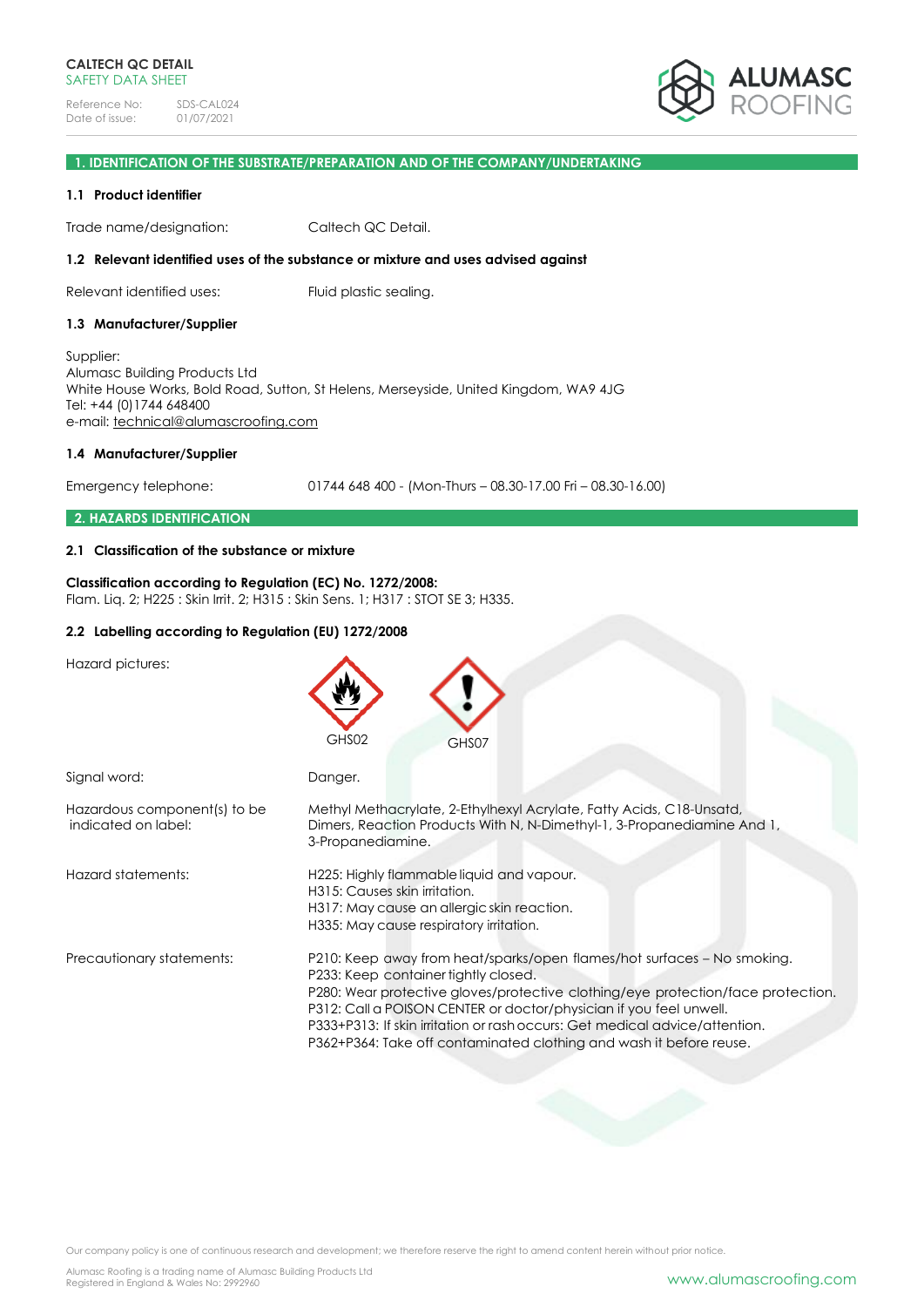

## **3. COMPOSITION AND INFORMATION ABOUT THE COMPONENTS**

## **3.1 Substances**

Polymethylmethacrylate (PMMA) resin specifically for details.

### **3.2 Mixture**

#### **Chemical characterization:**

Mixture with reactive acrylates.

#### **Hazardous ingredients:**

| Ingredient                                                                                                                    |                                                                                                                | Classification (EC) 1272/2008                                                     | Concentration               |
|-------------------------------------------------------------------------------------------------------------------------------|----------------------------------------------------------------------------------------------------------------|-----------------------------------------------------------------------------------|-----------------------------|
| Methyl Methacrylate                                                                                                           | CAS No: 80-62-6<br>EC-No: 201-297-1<br>Index-No:<br>607-035-00-6<br><b>REACH No:</b><br>01-2119452498-28-XXXX  | Flam. Liq. 2; H225 STOT SE 3; H335 Skin Irrit.<br>2; H315 Skin Sens. 1; H317      | 15.0 - 20.0 % by<br>weight  |
| 2-Ethylhexyl Acrylate                                                                                                         | CAS No: 103-11-7<br>EC-No: 203-080-7<br>Index-No:<br>607-107-00-7<br><b>REACH No:</b><br>01-2119453158-37-XXXX | Skin Irrit, 2; H315 Skin Sens, 1; H317 STOT SE<br>3; H335 Aquatic Chronic 3; H412 | 10.0 - 15.0 % by<br>weight  |
| Aliphatic Urethanacrylate                                                                                                     |                                                                                                                | Skin Irrit. 2; H315 Eye Irrit. 2; H319                                            | 5.0 - 10.0 % by             |
| Fatty Acids, C18-Unsatd.,<br>Dimers, reaction products with<br>N,N-Dimethyl-1,3-<br>Propanediamine and 1,3-<br>Propanediamine | CAS No : 162627-17-0<br>EC-No: 605-296-0<br><b>REACH No:</b><br>01-2119970640-38-XXXX                          | Skin Sens. 1A: H317                                                               | $1.0 - 5.0 \%$ by<br>weight |
| $1,1$ -(P-<br>Tolylimino)Dipropan-2-Ol                                                                                        | CAS No: 38668-48-3<br>EC-No: 254-075-1<br><b>REACH No:</b><br>01-2119980937-17-XXXX                            | Acute Tox. 2; H300 Eye Irrit. 2; H319 Aquatic<br>Chronic 3; H412                  | 0.1 - 1.0 % by<br>weight    |

## **4. FIRST AID MEASURES**

## **4.1 Description of first aid measures**

| General advice:          | Move out of dangerous area.<br>Take off all contaminated clothing immediately.<br>Do not leave the victim unattended.<br>Show this safety data sheet to the doctor in attendance. |
|--------------------------|-----------------------------------------------------------------------------------------------------------------------------------------------------------------------------------|
| If inhaled:              | Move to fresh air. If symptoms persist, call a doctor.<br>Show this safety data sheet to the doctor in attendance.                                                                |
| In case of skin contact: | Wash off immediately with soap and plenty of water while removing all contaminated<br>clothes and shoes.<br>If skin irritation occurs, get medical advice/attention.              |
| In case of eye contact:  | In the case of contact with eyes, rinse immediately with plenty of water and seek<br>medical advice.                                                                              |
| If swallowed:            | Rinse mouth. Do NOT induce vomiting.<br>Call a doctor immediately.                                                                                                                |

# **4.2 -**

## **4.3 Indication of any immediate medical attention and special treatment needed**

Treat symptomatically.

Our company policy is one of continuous research and development; we therefore reserve the right to amend content herein without prior notice.

Alumasc Roofing is a trading name of Alumasc Building Products Ltd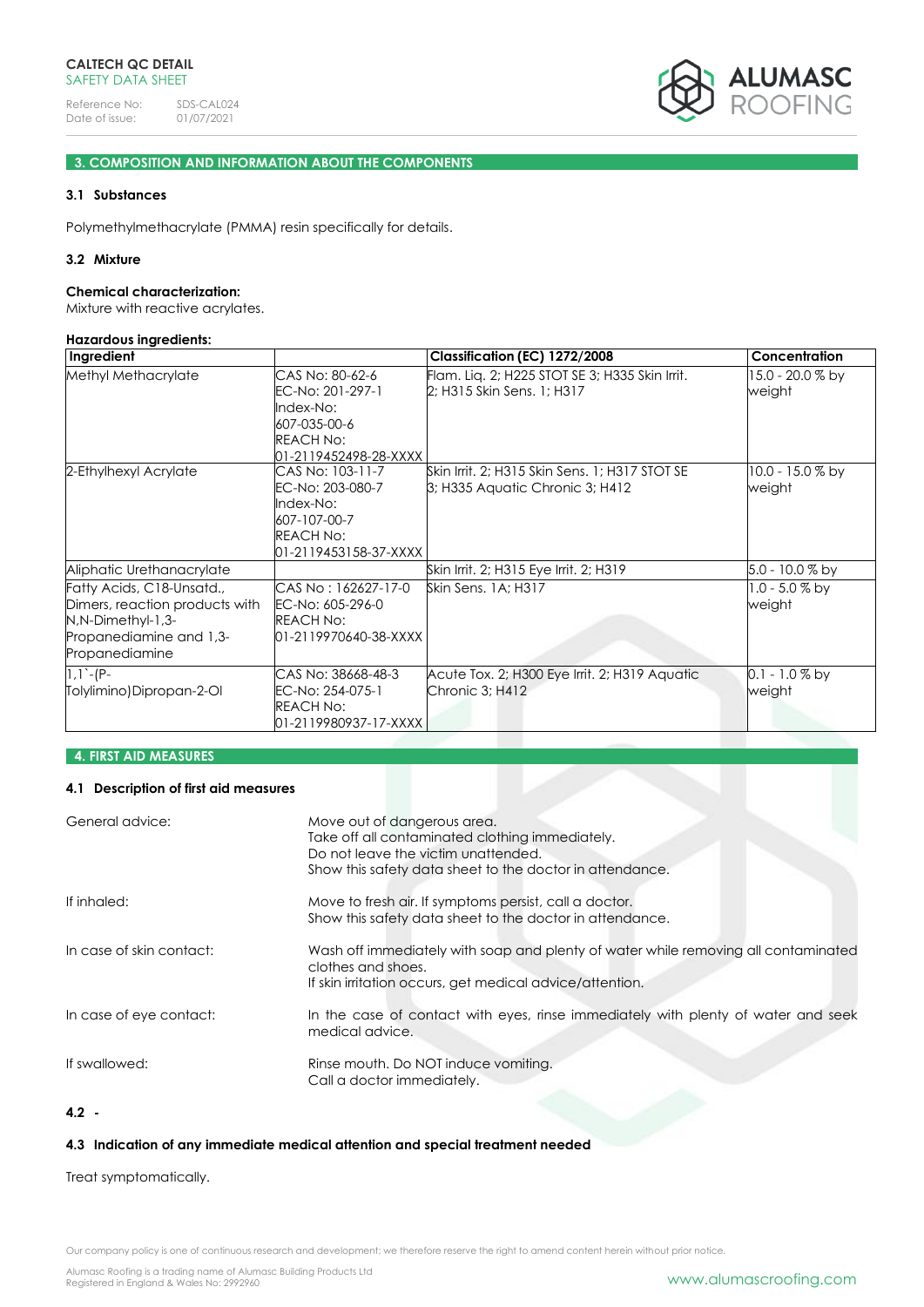## **5. FIRE-FIGHTING MEASURES**

### **5.1 Extinguishing media**

### **Suitable extinguishing media:**

Carbon dioxide (CO2), Foam, Water spray, Dry powder.

### **Unsuitable extinguishing media:**

High volume water jet.

### **5.2 Special hazards arising from the substance or mixture**

Violent polymerization may be caused by extremes of temperatureand direct sunlight. Fire will produce dense black smoke containing hazardous combustion products (see heading 10). Exposure to decomposition products may be a hazard to health.

#### **5.3 Advice for fire-fighters**

In the event of fire, wearself-contained breathing apparatus. Fire residues and contaminated fire extinguishing water must be disposed of in accordance with local regulations. Do not allow run-off from fire-fighting to enter drains or water courses.

### **6. ACCIDENTAL RELEASE MEASURES**

### **6.1 Personal precautions, protective equipment and emergency procedures**

Ensure adequate ventilation. Vapours are heavier than air and may spread along floors. Use personal protective equipment.

#### **6.2 Environmental precautions**

Prevent further leakage or spillage if safe to do so. Do not flush into surface water or sanitary sewer system. Avoid sub-soil penetration.

### **6.3 Methods and materials for containment and cleaning up**

Soak up with inert absorbent material (e.g. sand, silica gel, acid binder, universal binder, sawdust). Clean contaminated surface thoroughly. Treat recovered material as described in the section "disposal considerations".

#### **6.4 Reference to other sections**

Disposal considerations also see Section 13.

### **6.5 Additional information**

Treat recovered material as described in the section "disposal considerations".

### **7. HANDLING AND STORAGE**

#### **7.1 Precautions for safe handling**

Processing may lead to evolution of flammable volatiles. In case of insufficient ventilation, wear suitable respiratory equipment. Keep product and empty container away from heat and sources of ignition. Handle and open container with care. Avoid contact with skin and eyes.

Smoking, eating and drinking should be prohibited in the application area. For personal protection see Section 8. Observe label precautions.

Take precautionary measures against static discharges. Vapours may form explosive mixture with air. Use water spray to cool unopened containers.

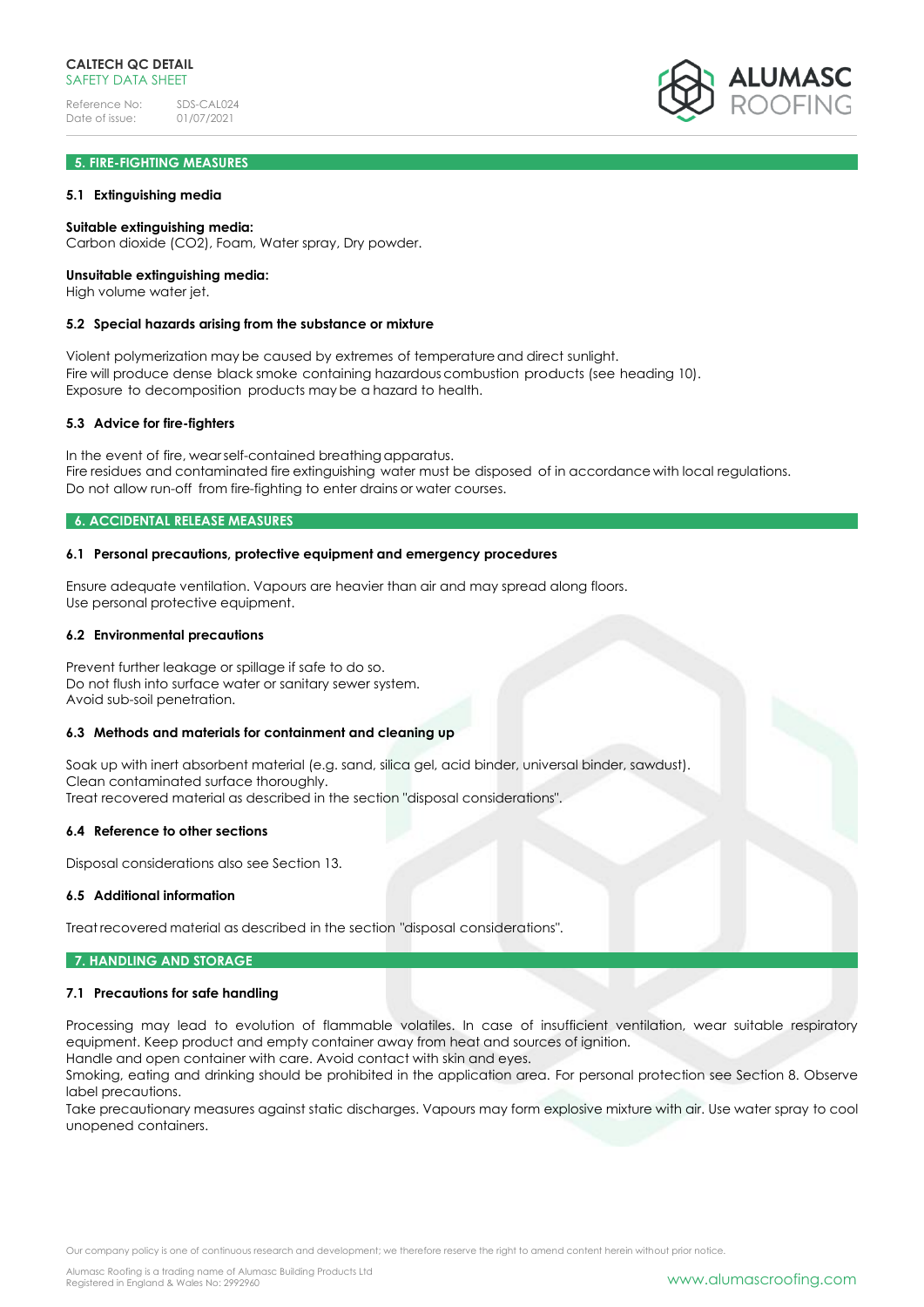

## **7.2 Conditions for safe storage, including any incompatibilities**

Storage must be in accordance with the BetrSichV (Germany). Keep in a cool, well-ventilated place. Keep in properly labelled containers. Containers which are opened must be carefully resealed and kept upright to prevent leakage. \*TRGS 510: 3.

## **8. EXPOSURE CONTROLS/PERSONAL PROTECTION**

#### **8.1 Control parameters**

## **Methyl Methacrylate:**

## **Great Britain:**

| Long-term exposure<br>value/ ppm | Long-term exposure<br>value/ mg/m3 | Short-term exposure<br>value / ppm | Short-term exposure<br>value / $mg/m3$ | Source |
|----------------------------------|------------------------------------|------------------------------------|----------------------------------------|--------|
| 50                               | 208                                | 100                                | 14 I G                                 |        |
| $\sim$                           | $1!$ $1!$ $1!$ $1!$ $1!$ $1!$ $1!$ |                                    |                                        |        |

Source: 19 - EH40/2005 Workplace exposure limits (2011).

#### **Europe:**

| Long-term exposure value/ppm | Short-term exposure value<br>/ppm | <sup>.</sup> date<br><b>Ilssuina</b> | Source |
|------------------------------|-----------------------------------|--------------------------------------|--------|
| 50                           | LU.                               | 2009<br>19/<br>.                     |        |
| DIDFOTIVIF                   |                                   |                                      |        |

Source: 24 - DIRECTIVE 2009/161/EU.

# **DNEL:**

| <b>Value</b>             | Target group   | <b>Exposure route</b> | <b>Exposure frequency</b>   | Source |
|--------------------------|----------------|-----------------------|-----------------------------|--------|
| $210 \,\mathrm{mg/m^3}$  | Workers        | <b>Inhalation</b>     | Long-term effects local     | 100    |
| $210$ mg/m <sup>3</sup>  | Workers        | <b>Inhalation</b>     | Long-term effects systemic  | 100    |
| $1.5 \,\mathrm{mg/cm^2}$ | <b>Workers</b> | Skin                  | Long-term effects local     | 100    |
| 13,67 mg/kg              | Workers        | <b>Skin</b>           | Long-term effects systemic  | 100    |
| $105 \,\mathrm{mg/m^3}$  | Consumers      | <b>Inhalation</b>     | Long-term effects local     | 100    |
| 74,3 mg/m <sup>3</sup>   | Consumers      | Inhalation            | Long-term effects, systemic | 100    |
| $1.5 \,\mathrm{mg/cm^2}$ | Consumers      | Skin                  | Long-term effects local     | 100    |
| 8,2 mg/kg                | Consumers      | <b>Skin</b>           | Long-term effects systemic  | 100    |
| $1.5$ mg/cm <sup>2</sup> | Consumers      | <b>Skin</b>           | Short-term effects local    | 100    |

Source: 100 – Firmendaten.

### **PNEC:**

| Value                      | <b>Exposure route</b> | Source |
|----------------------------|-----------------------|--------|
| 0,94 mg/l                  | Freshwater            | 100    |
| 0,094 mg/l                 | Marine water          | 100    |
| 5,74 mg/kg                 | Sediment              | 100    |
| 1,47 mg/kg                 | Soil                  | 100    |
| Source: 100 - Firmendaten. |                       |        |

## **2-Ethylhexyl Acrylate:**

### **DNEL:**

| <b>Value</b>               | Target group | <b>Exposure route</b> | <b>Exposure frequency</b> | Source |
|----------------------------|--------------|-----------------------|---------------------------|--------|
| $37.5 \,\mathrm{mg/m^3}$   | Workers      | <b>Inhalation</b>     | Long-term effects local   | 100    |
| $0,242$ mg/cm <sup>2</sup> | Workers      | Skin                  | Long-term effects local   | 100    |
| $0.242 \,\mathrm{mg/cm^2}$ | Workers      | Skin                  | Short-term effects local  | 100    |
| 4,5 mg/m <sup>3</sup>      | Consumers    | <b>Inhalation</b>     | Long-term effects local   | 100    |

Source: 100 – Firmendaten.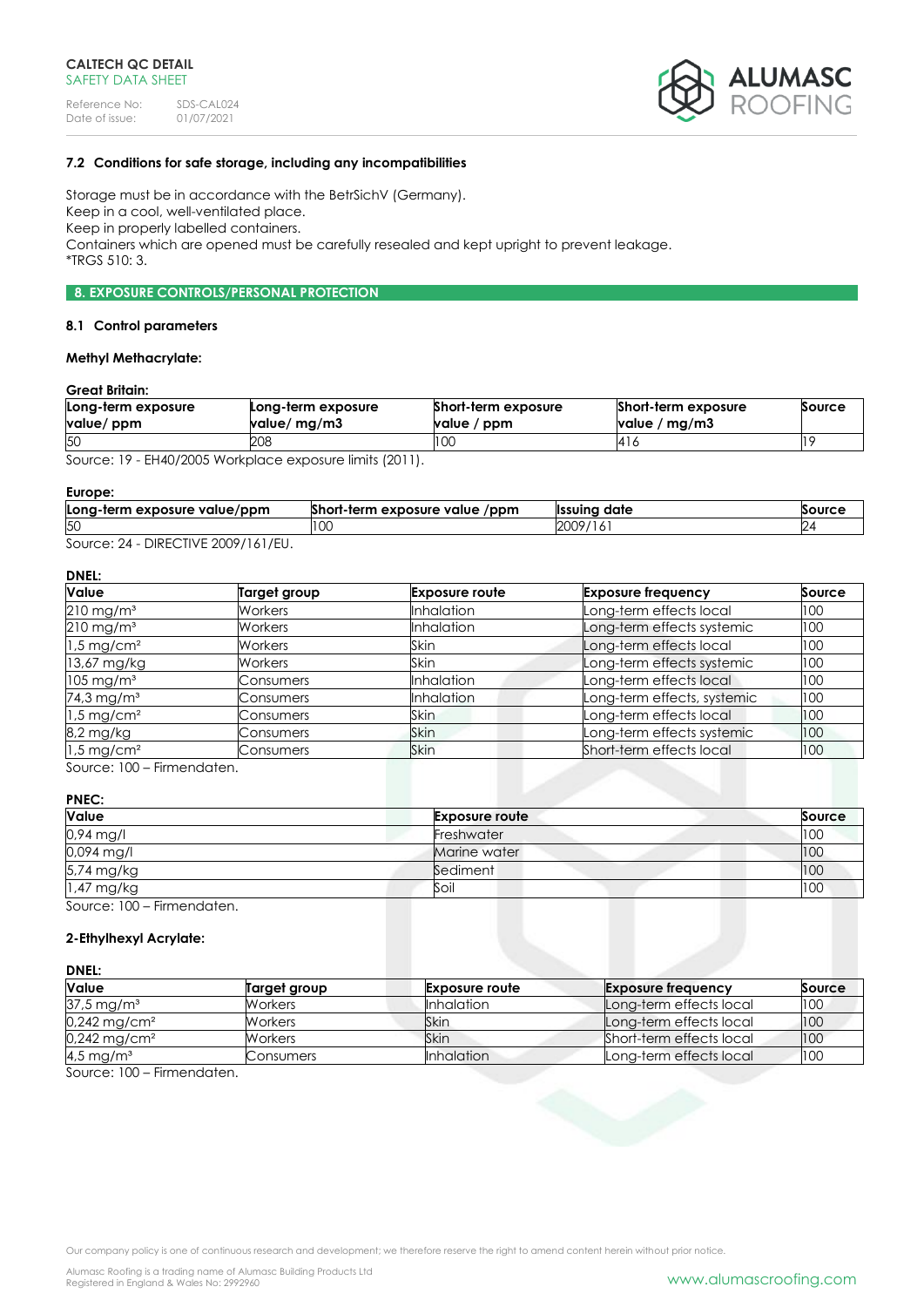## **CALTECH QC DETAIL** SAFETY DATA SHEET

Reference No: SDS-CAL024<br>Date of issue: 01/07/2021 Date of issue:



| <b>PNEC:</b>            |                            |        |
|-------------------------|----------------------------|--------|
| Value                   | <b>Exposure route</b>      | Source |
| 0,002752 mg/l           | Fresh water                | 100    |
| 0,000272 mg/l           | Seawater                   | 100    |
| $2,3$ mg/l              | Wastewater treatment plant | 100    |
| 0,126 mg/kg             | Sediment water             | 100    |
| 0,126 mg/kg             | Sediment seawater          | 100    |
| $1,0$ mg/kg             | Soil                       | 100    |
| 0,0023 mg/kg            | Intermittent release       | 100    |
| $0.100$ $0.100$ $0.100$ |                            |        |

Source: 100 – Firmendaten.

## **1,1`-(P-Tolylimino)Dipropan-2-Ol:**

## **DNEL:**

| <b>Value</b>          | Target group | <b>Exposure route</b> | Exposure frequency | Source |
|-----------------------|--------------|-----------------------|--------------------|--------|
| $2 \,\mathrm{mg/m^3}$ | Workers      | <b>Inhalation</b>     | Long-term effects  | 100    |
| $0.6$ mg/kg           | Workers      | Skin                  | Lona-term effects  | 100    |
| Firmannadortan        |              |                       |                    |        |

Source: 100 – Firmendaten.

#### **PNEC:**

| Value        | <b>Exposure route</b> | Source |
|--------------|-----------------------|--------|
| 199,5        | Wastewater treatment  | 100    |
| 0,0072 mg/kg | Marine water          | 100    |
| 0,017 mg/l   | Freshwater            | 100    |

Source: 100 – Firmendaten.

## **8.2 Exposure controls**

| Respiratory protection:                                                                 | Vapour during processing may be irritating to the respiratory tract and to<br>the eyes. When workers are facing concentrations above the exposure<br>limit they must use appropriate certified respirators.                                                                                                                                 |
|-----------------------------------------------------------------------------------------|---------------------------------------------------------------------------------------------------------------------------------------------------------------------------------------------------------------------------------------------------------------------------------------------------------------------------------------------|
| Remarks:                                                                                | Recommended Filter type: A1, A2 (in case of higher concentration).<br>Use the indicated respiratory protection if the occupational exposure limit<br>is exceeded and/or in case of product release (dust).                                                                                                                                  |
| Hand protection:                                                                        | Protective gloves complying with EN 374. Please observe the instructions<br>regarding permeability and breakthrough time which are provided by<br>the supplier of the gloves. Also take into consideration the specific local<br>conditions under which the product is used, such as the danger of cuts,<br>abrasion, and the contact time. |
| Suitable material:<br>Unsuitable material:<br>Material thickness:<br>Breakthrough time: | Nitriles.<br>Woven fabric, leather gloves.<br>$0.38$ mm.<br>$<$ 25 mins.                                                                                                                                                                                                                                                                    |
| Eye protection:                                                                         | Tightly fitting safety goggles.                                                                                                                                                                                                                                                                                                             |
| Skin and body protection:                                                               | Wear suitable protective equipment. Long sleeved clothing.                                                                                                                                                                                                                                                                                  |
| General protective and hygiene measures:                                                | Handle in accordance with good industrial hygiene and safety practice.<br>Keep away from food, drink and animal feeding stuffs. Wash hands before<br>breaks and at the end of workday. Use protective skin cream before<br>handling the product. Avoid contact with the skin and the eyes.                                                  |
| Engineering measures:                                                                   | Ensure adequate ventilation, especially in confined areas. When workers<br>are facing concentrations above the exposure limit they must use<br>appropriate certified respirators.                                                                                                                                                           |

Our company policy is one of continuous research and development; we therefore reserve the right to amend content herein without prior notice.

Alumasc Roofing is a trading name of Alumasc Building Products Ltd<br>Registered in England & Wales No: 2992960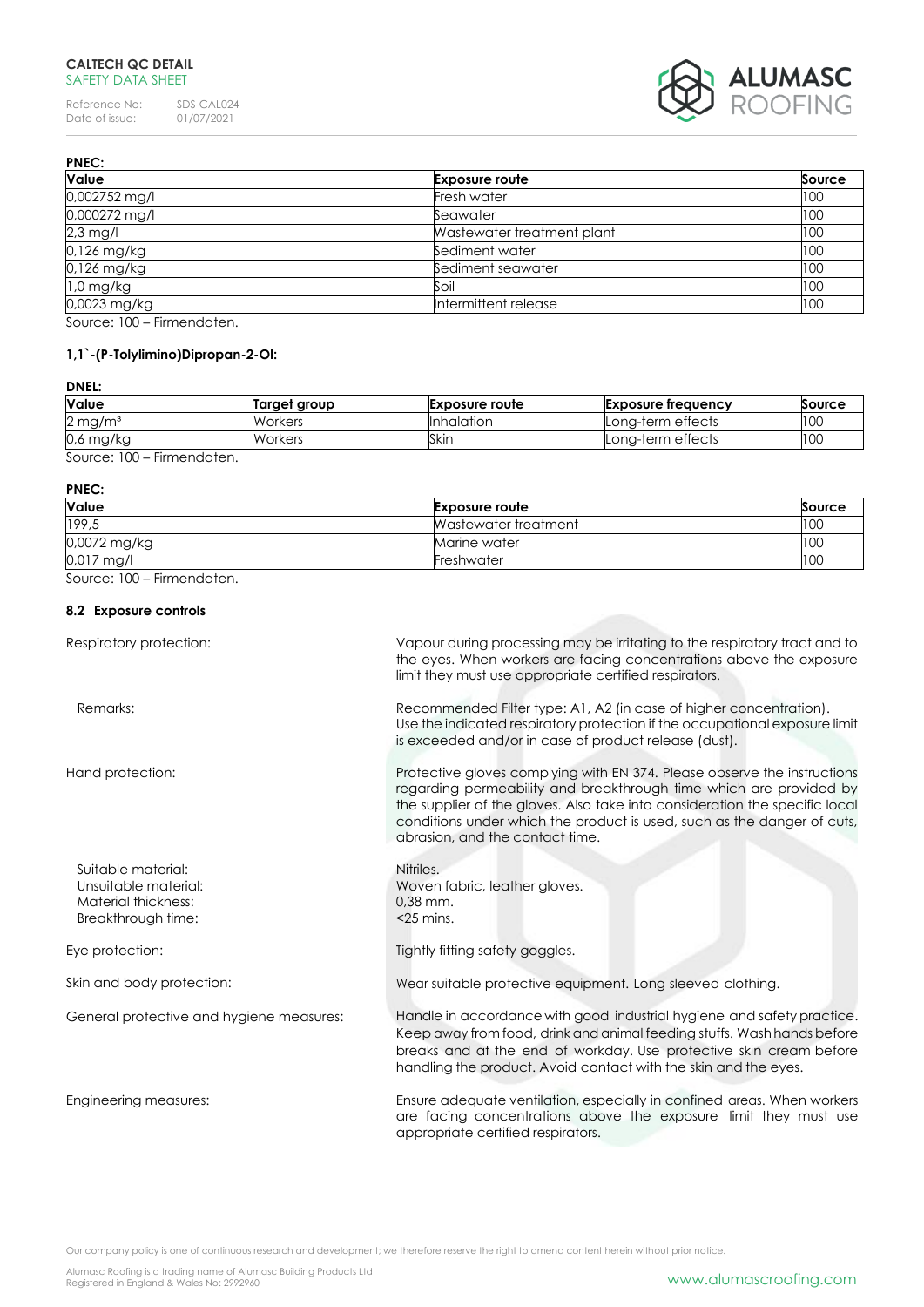

## **9. PHYSICAL AND CHEMICAL PROPERTIES**

#### **9.1 Information on basic physical and chemical properties**

Physical state: Liquid. Form: Liquid.<br>Colour: Liquid. Colour: Liquid. Different colour tone. Odour: Typic for acrylates. \*Boiling point [  $>100^{\circ}$ C. \*Flash point [ 10°C. Evaporation rate [kg /(s\*m<sup>2</sup>)]: Not determined. Vapour density:  $\blacksquare$ Density [g/cm3]: Approx. 1,30 – 1,35 g/cm3. Water solubility [g/l]: Remarks: Insoluble. Partition coefficient n-octanol/water (log P O/W): Not determined. Viscosity, dynamic [kg/(m\*s)]: Approx. 38 - 42 dPa\*s. Temperature: 20<sup>o</sup>C. Measuring method: Measuring method: Explosive properties: Not relevant. Oxidising properties: Not relevant.

#### **9.2 Other information**

Ignition temperature [°C]: 280°C.

### **10. STABILITY AND REACTIVITY**

**10.1 -**

**10.2-**

#### **10.3 Possibility of hazardous reactions**

The product is normally supplied in a stabilized form. If the permissible storage period and/or storage temperature is noticeably exceeded, the product may polymerize with heat evolution. Risk of receptacle bursting.

#### **10.4 Conditions to avoid**

Extremes of temperature and direct sunlight.

#### **10.5 Materials to avoid**

Reacts violently with peroxides. Reducing agents, Strong bases, Amines, Oxidizing agents.

### **11. TOXICOLOGICAL INFORMATION**

#### **11.1Information on toxicological effects**

### **Hazardous ingredients:**

### **Methyl Methacrylate:**

| <b>Oral toxicity</b><br>[mg/kg] | criterion<br>Test | est species?    | <b>Measuring</b><br>⊩method     | Source |
|---------------------------------|-------------------|-----------------|---------------------------------|--------|
| >5000                           | D <sub>50</sub>   | Ra <sup>.</sup> | 40<br>OECD<br>Guideline<br>lest | 100    |
| $\sim$ $\sim$<br>$\sim$         |                   |                 |                                 |        |

Source: 100 – Firmendaten.

| Dermal<br>[mg/kg]<br>, foxicity                                                                                                                                                                                                         | criterion<br>Test | species :<br>lles' | Source |
|-----------------------------------------------------------------------------------------------------------------------------------------------------------------------------------------------------------------------------------------|-------------------|--------------------|--------|
| >5000                                                                                                                                                                                                                                   | LD50              | Rabbit             | 100    |
| 0.100<br>Electric contractors of the second state of the second state of the second state of the second state of the second state of the second state of the second state of the second state of the second state of the second state o |                   |                    |        |

Source: 100 – Firmendaten.

| <b>LC50</b><br>[mg/l]<br>Inhalation 4h for vapours ! | criterion<br><b>Test</b> | Test species | Source |
|------------------------------------------------------|--------------------------|--------------|--------|
| 29,8 mg/                                             | $\cap$ 50<br>ںں۔         | 11 U         | 100    |
| $SQurca' 100 - Eirmandatan$                          |                          |              |        |

Source: 100 – Firmendaten.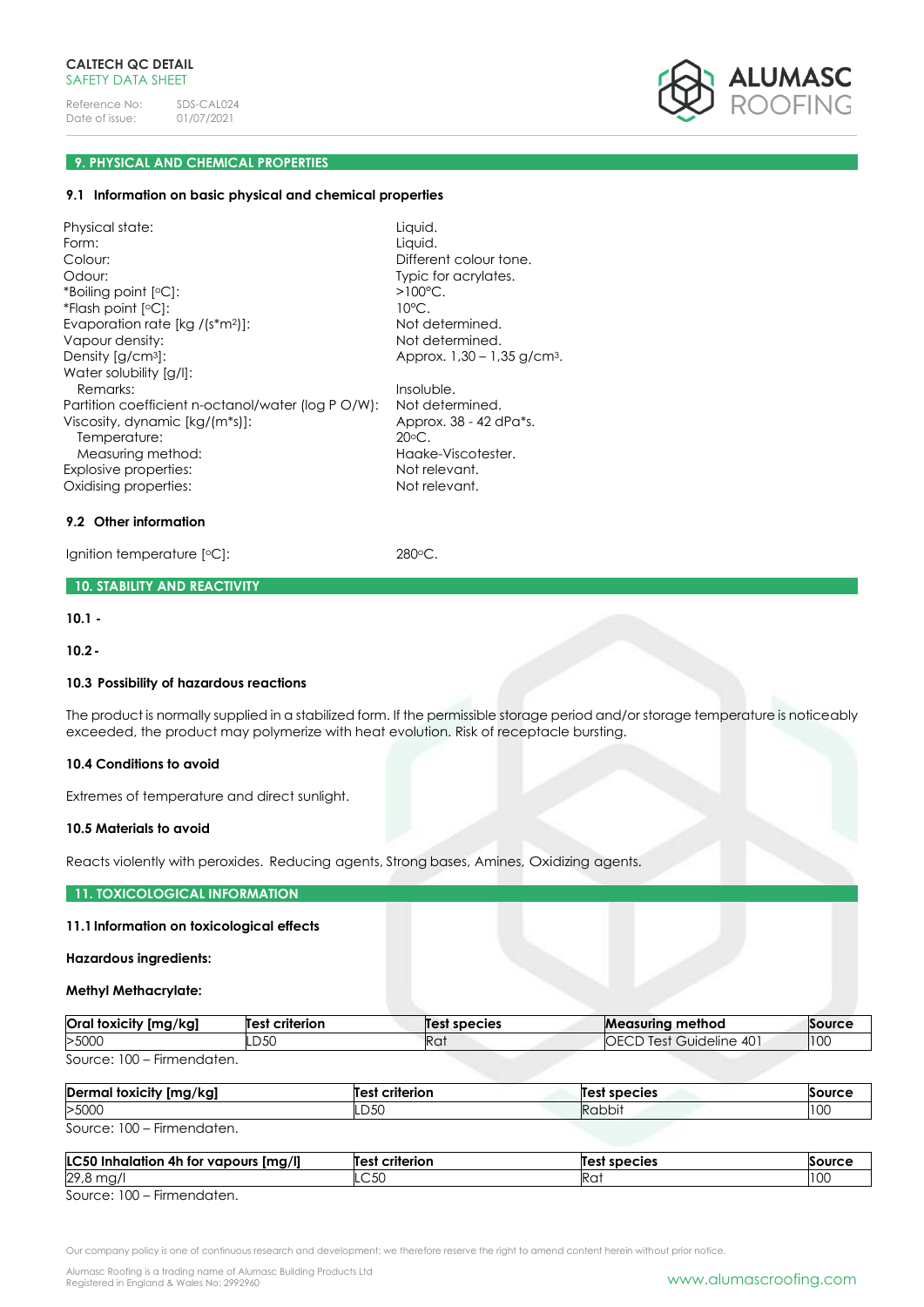## **CALTECH QC DETAIL** SAFETY DATA SHEET

Reference No: SDS-CAL024<br>Date of issue: 01/07/2021 Date of issue:



| Irritant effect on skin: | Irritating.                |
|--------------------------|----------------------------|
| Test species:            | Rabbit.                    |
| Irritant effect on eyes: | Irritant.                  |
| Test species:            | Rabbit.                    |
| Sensitization:           | Skin sensitization.        |
| Test species:            | Mouse.                     |
| Carcinogenic effects:    | Not a carcinogen.          |
| Test species:            | Rat, mouse.                |
| Mutagenicity:            | Not mutagenic.             |
| Reproduction toxicity:   | Not toxic to reproduction. |

## **Specific target organ toxicity (single exposure) [mg/kg] Source** Causes respiratory tract irritation. 100 Source: 100 – Firmendaten.

| Specific target organ toxicity (repeated exposure) [mg/kg] |     |
|------------------------------------------------------------|-----|
| No known effect.                                           | 100 |
|                                                            |     |

Source: 100 – Firmendaten.

## **2-Ethylhexyl Acrylate:**

| Oral toxicity [mg/kg]      | <b>Test criterion</b> | Test species | Source |  |
|----------------------------|-----------------------|--------------|--------|--|
| 4435 mg/kg                 | LD50                  | Ra           | 100    |  |
| Source: 100 – Firmendaten. |                       |              |        |  |

| $\cdot$ .<br>Dermo<br>*v Ima/kal -<br>toxicity<br>'NY. | <b>Test</b><br>criterion | Test species | $\sim$         |
|--------------------------------------------------------|--------------------------|--------------|----------------|
| 7522<br>чы,<br>י רו                                    | LD50                     | dddh'        | $\sim$<br>טט ו |

Source: 100 – Firmendaten.

| <b>Inhalative</b><br>∘ foxicit∨<br>[mg/l] | est species<br>ll est | Exposure<br>duration | Source |
|-------------------------------------------|-----------------------|----------------------|--------|
| $\sim$<br>ີ<br>11197<br>.                 | KO)                   | ∽<br>hours<br>יי     | $\sim$ |

Source: 100 – Firmendaten.

| Irritant effect on skin: | Skin irritation.         |
|--------------------------|--------------------------|
| Test species:            | Rabbit.                  |
| Exposure duration:       | 4 h.                     |
| Irritant effect on eyes: | Slightly irritating.     |
| Measuring method:        | OECD Test Guideline 405. |
| Test species:            | Rabbit.                  |
| Sensitization:           | Skin sensitization.      |
| Carcinogenic effects:    | No known effect.         |
| Mutagenicity:            | No known effect.         |
| Reproduction toxicity:   | No known effect.         |

| Specific target organ toxicity (single exposure) [mg/kg] | Source |
|----------------------------------------------------------|--------|
| Causes respiratory tract irritation                      | 10C    |
| Source: 100 – Firmendaten.                               |        |

| Specific target organ toxicity (repeated exposure) [mg/kg]                                      |  |
|-------------------------------------------------------------------------------------------------|--|
| No known effect                                                                                 |  |
| $\mathcal{L}_{\text{out}}$ $\mathcal{L}_{\text{out}}$ $\mathcal{L}_{\text{out}}$<br>Eirmondaton |  |

Source: 100 – Firmendaten.

# **1,1`-(p-Tolylimino)dipropan-2-ol:**

| Oral toxicity [mg/kg]      | Test criterion | Test species | Source |
|----------------------------|----------------|--------------|--------|
| 45 mg/kg                   | -D5C           | Rat          | 100    |
| Source: 100 – Firmendaten. |                |              |        |

| Dermal<br>l toxicity [mg/kg]                       | criterion<br>$\mathbf{A}$ | $\epsilon$<br>া species | <b>Source</b> |
|----------------------------------------------------|---------------------------|-------------------------|---------------|
| 2001<br>mg/kc                                      | DEO<br>.uju               | кu.                     | 100           |
| $- \cdot$<br>$S_0$ uroo $\cdot$ 100<br>Eirmondaton |                           |                         |               |

Source: 100 – Firmendaten.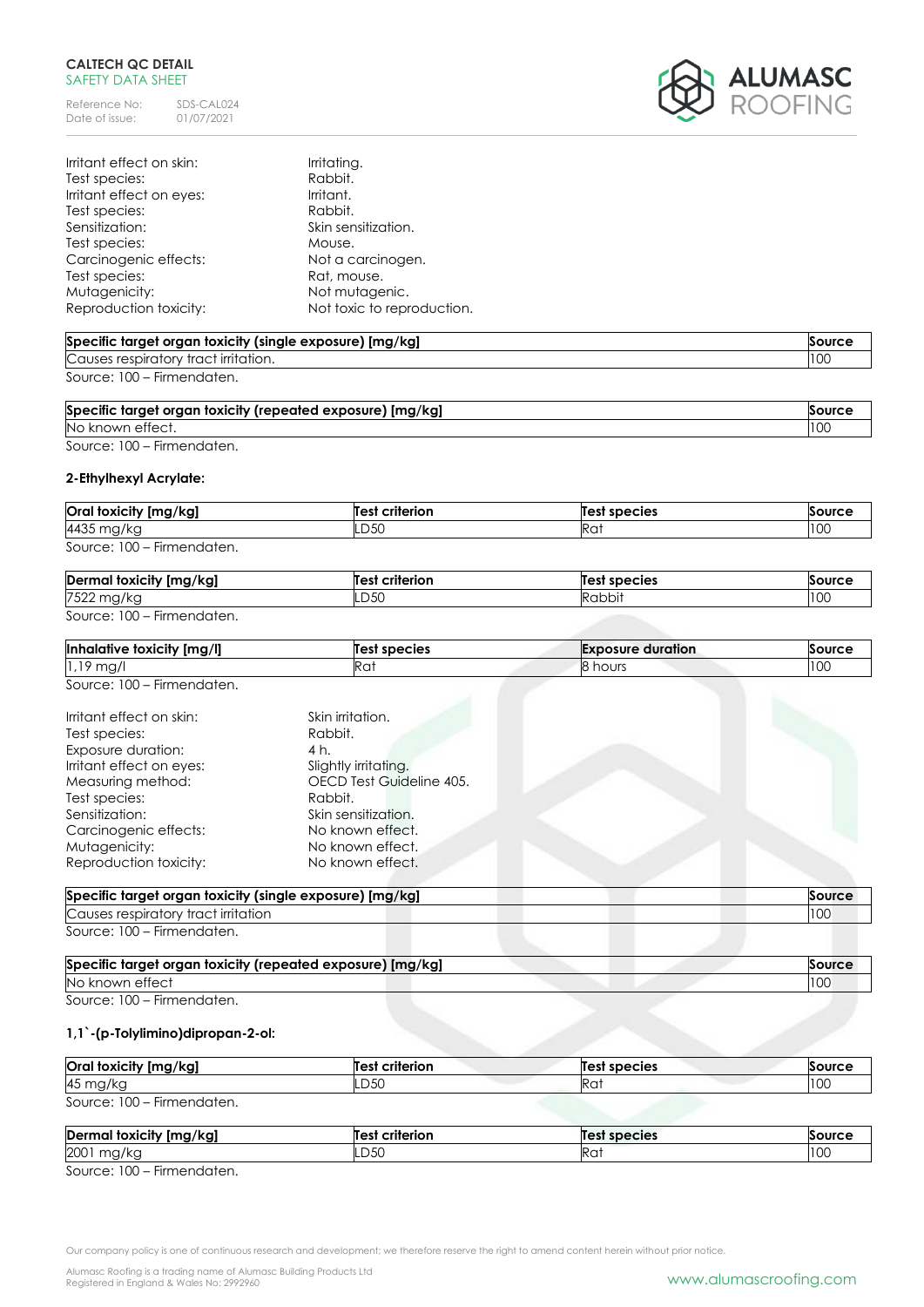

Irritant effect on skin: No skin irritation. Irritant effect on eyes: Irritant. Mutagenicity: Negative.

Sensitization: No sensitization responses were observed.

### **11.2Additional information**

Symptoms of overexposure may be headache, dizziness, tiredness, nausea and vomiting. Irritating to eyes, respiratory system and skin. Irritating to mucous membranes.

**12. ECOLOGICAL INFORMATION**

### **12.1Ecological information**

**Toxicity:**

#### **Hazardous ingredients:**

## **Methyl Methacrylate:**

| Toxicity to fish [mg/l] | Test criterion | <b>Test species</b>                    | <b>Measuring method</b>              | <b>Exposure duration</b> | Source |
|-------------------------|----------------|----------------------------------------|--------------------------------------|--------------------------|--------|
| $191$ mg/l              | LC50           | Oncorhynchus mykiss<br>(rainbow trout) | <b>IOECD Test Guideline 203 96 h</b> |                          | 100    |
| Firman political        |                |                                        |                                      |                          |        |

Source: 100 – Firmendaten.

| Toxicity to daphnia [mg/l] | <b>Test criterion</b> | Test species                  | <b>Exposure duration</b> | <b>Measuring method</b>           | Source |
|----------------------------|-----------------------|-------------------------------|--------------------------|-----------------------------------|--------|
| 69 mg/l                    | C50                   | Daphnia magna<br>(water flea) | <b>48 h</b>              | <b>OECD</b> Test<br>Guideline 202 | 100    |

Source: 100 – Firmendaten.

| Toxicity to algae [mg/l] | Test criterion | Test species                                  | <b>Exposure duration</b> | <b>Measuring method</b>    | Source |
|--------------------------|----------------|-----------------------------------------------|--------------------------|----------------------------|--------|
| $>110$ ma/l              | EC50           | Selenastrum<br>capricornutum<br>(green algae) | 72 h                     | OECD Test<br>Guideline 201 | 100    |

Source: 100 – Firmendaten.

| [mg/l]<br><b>NOEC</b> (fish) | Test species                    | <b>Measuring method</b>     | Source |
|------------------------------|---------------------------------|-----------------------------|--------|
| $\sim$                       | (zebra tish)<br>achvdanio rerio | ำ⊦<br>Guideline 210<br>Test | 100    |

Source: 100 – Firmendaten.

| NOEC (daphnia) [mg/l]               | Test species               | <b>Measuring method</b>        | Source |
|-------------------------------------|----------------------------|--------------------------------|--------|
| $\sim$<br>O.                        | Daphnia magna (water tlea) | <b>OECD Test Guideline 202</b> | 10C    |
| $C_{\text{OUTO}}$ $100$ Eirmondaton |                            |                                |        |

Source: 100 – Firmendaten.

Biodegradability: Readily biodegradable.<br>
Method of analysis: CECD 301C/ISO 9408/E OECD 301C/ ISO 9408/ EEC 92/69/V, C.4-F. Bioaccumulation: Does not bioaccumulate. Mobility: Mobility: Terrestrial compartment not relevant.

### **2-Ethylhexyl Acrylate:**

| Toxicity to fish [mg/l] | Test criterion | Test species                                       | <b>Measuring method</b>                  | <b>Exposure duration</b> | Source |
|-------------------------|----------------|----------------------------------------------------|------------------------------------------|--------------------------|--------|
| 1,81                    | LC50           | Oncorhynchus<br>mykiss<br><i>l</i> (rainbow trout) | <b>OECD</b> Test<br><b>Guideline 203</b> | 96 h                     | 100    |

Source: 100 – Firmendaten.

| Toxicity to daphnia [mg/l] | Test criterion | Test species  | <b>Exposure duration</b> | <b>Measuring method</b> | Source |
|----------------------------|----------------|---------------|--------------------------|-------------------------|--------|
| 3, 1                       | EC5C           | Daphnia magna | 48 h                     | <b>OECD Test</b>        | 100    |
| ---<br>$\sim$<br>--        |                | (water flea)  |                          | Guideline 202           |        |

Source: 100 – Firmendaten.

Our company policy is one of continuous research and development; we therefore reserve the right to amend content herein without prior notice.

Alumasc Roofing is a trading name of Alumasc Building Products Ltd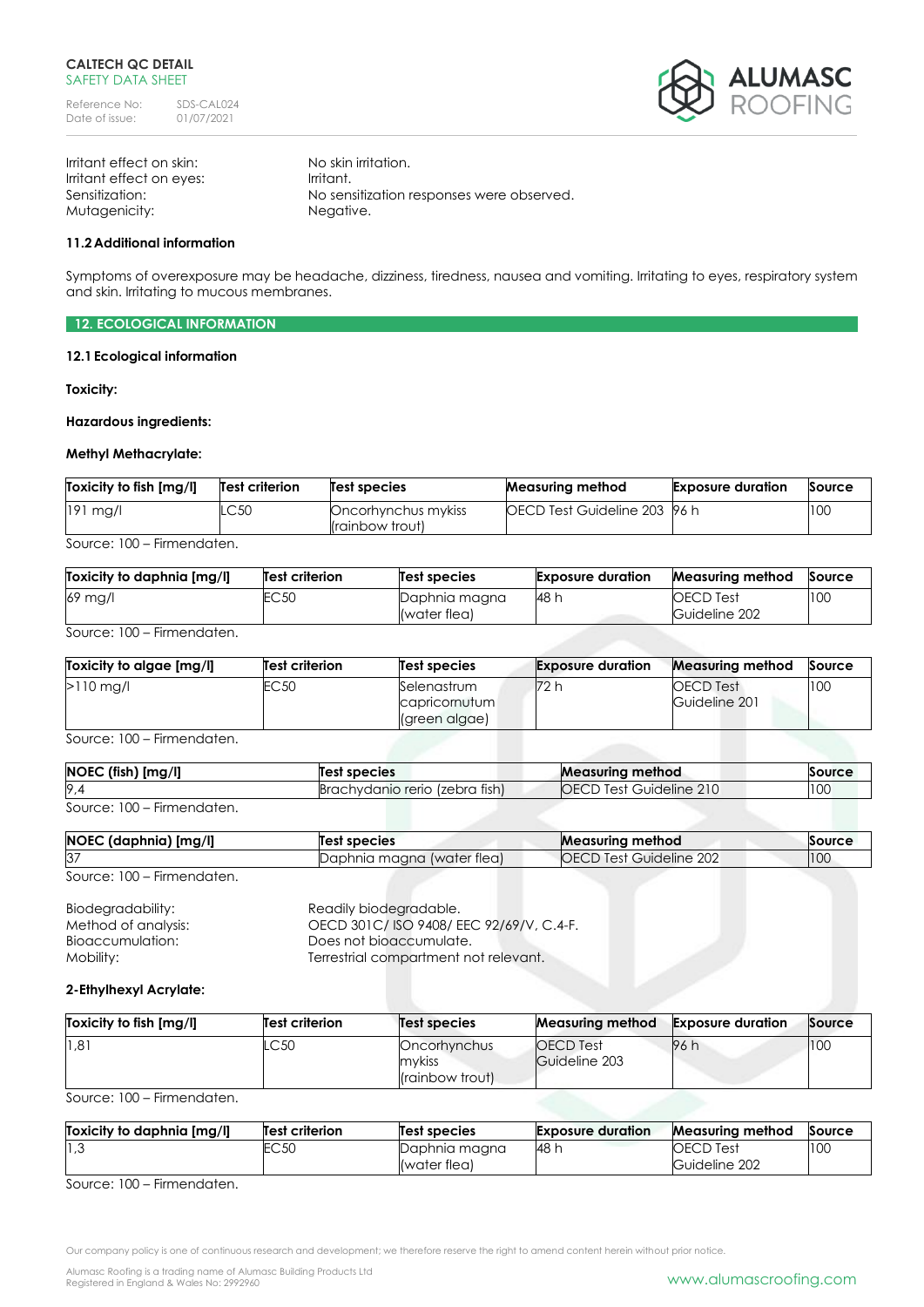### **CALTECH QC DETAIL** SAFFTY DATA SHFFT

Reference No: SDS-CAL024<br>Date of issue: 01/07/2021 Date of issue:



| Toxicity to algae [mg/l] | Test criterion | Test species               | <b>Exposure duration</b> | <b>Measuring method</b>           | Source |
|--------------------------|----------------|----------------------------|--------------------------|-----------------------------------|--------|
| 1,7                      | EC 50          | Desmodesmus<br>subspicatus | 72 h                     | <b>OECD</b> Test<br>Guideline 201 | 100    |

Source: 100 – Firmendaten.

| NOEC (algae) [mg/l]        | Test species            | <b>Measuring method</b>        | Source |
|----------------------------|-------------------------|--------------------------------|--------|
| 0,45                       | Desmodesmus subspicatus | <b>OECD Test Guideline 201</b> | 100    |
| Source: 100 – Firmendaten. |                         |                                |        |

| Biodegradability:   | Readily biodegradable.                |
|---------------------|---------------------------------------|
| Ready degradability |                                       |
| Bioaccumulation:    | Bioaccumulation slight, log Pow 4,64. |

## **1,1`-(P-Tolylimino)Dipropan-2-Ol:**

| Toxicity to fish [mg/l] | <b>Test criterion</b> | Test species                      | <b>Exposure duration</b> | Source |
|-------------------------|-----------------------|-----------------------------------|--------------------------|--------|
|                         | LC50                  | Brachydanio rerio<br>(zebra fish) | 96 h                     | 100    |

Source: 100 – Firmendaten.

| Toxicity to daphnia [mg/l] | Test criterion | Test species                  | <b>Exposure duration</b> | Source |
|----------------------------|----------------|-------------------------------|--------------------------|--------|
| 28,8                       | EC50           | Daphnia magna<br>(water flea) | 18h                      | 100    |

Source: 100 – Firmendaten.

| Toxicity to algae [mg/l] | <b>Test criterion</b> | Test species               | <b>Exposure duration</b> | Source |
|--------------------------|-----------------------|----------------------------|--------------------------|--------|
| 245                      | EC50                  | Desmodesmus<br>subspicatus | $\sim$<br>LZ.            | 100    |
|                          |                       |                            |                          |        |

Source: 100 – Firmendaten.

Bioaccumulation:

Biodegradability: Poorly biodegradable.<br>Bioaccumulation: No data available.

**12.2 -**

**12.3 -**

**12.4 -**

## **12.5 Results of PBT and vPvB assessment**

This preparation contains no substance considered to be persistent, bioaccumulating nor toxic (PBT).

## **12.6 Other adverse effects**

No data available.

# **13. DISPOSAL CONSIDERATIONS**

## **13.1Waste treatment methods**

| Disposal considerations: | According to the European Waste Catalogue, Waste Codes are not product specific,<br>but application specific. The following Waste Codes are only suggestions:                                                                                                                                                                                                                                                                                      |
|--------------------------|----------------------------------------------------------------------------------------------------------------------------------------------------------------------------------------------------------------------------------------------------------------------------------------------------------------------------------------------------------------------------------------------------------------------------------------------------|
| Waste Code:              | 08 04 10: waste adhesives and sealants other than those mentioned in 08 04 09.<br>The EWC Nr. only apply for the liquid product.<br>08 01 12: waste paint and varnish other than those mentioned in 08 01 11.<br>The EWC Nr. only apply for the liquid product.<br>17 02 03: plastic.<br>This EWC Nr. only apply for the hardened product.<br>08 04 09* waste adhesives and sealants containing organic solvents or other dangerous<br>substances. |

Uncleaned empty packaging:

Our company policy is one of continuous research and development; we therefore reserve the right to amend content herein without prior notice.

Alumasc Roofing is a trading name of Alumasc Building Products Ltd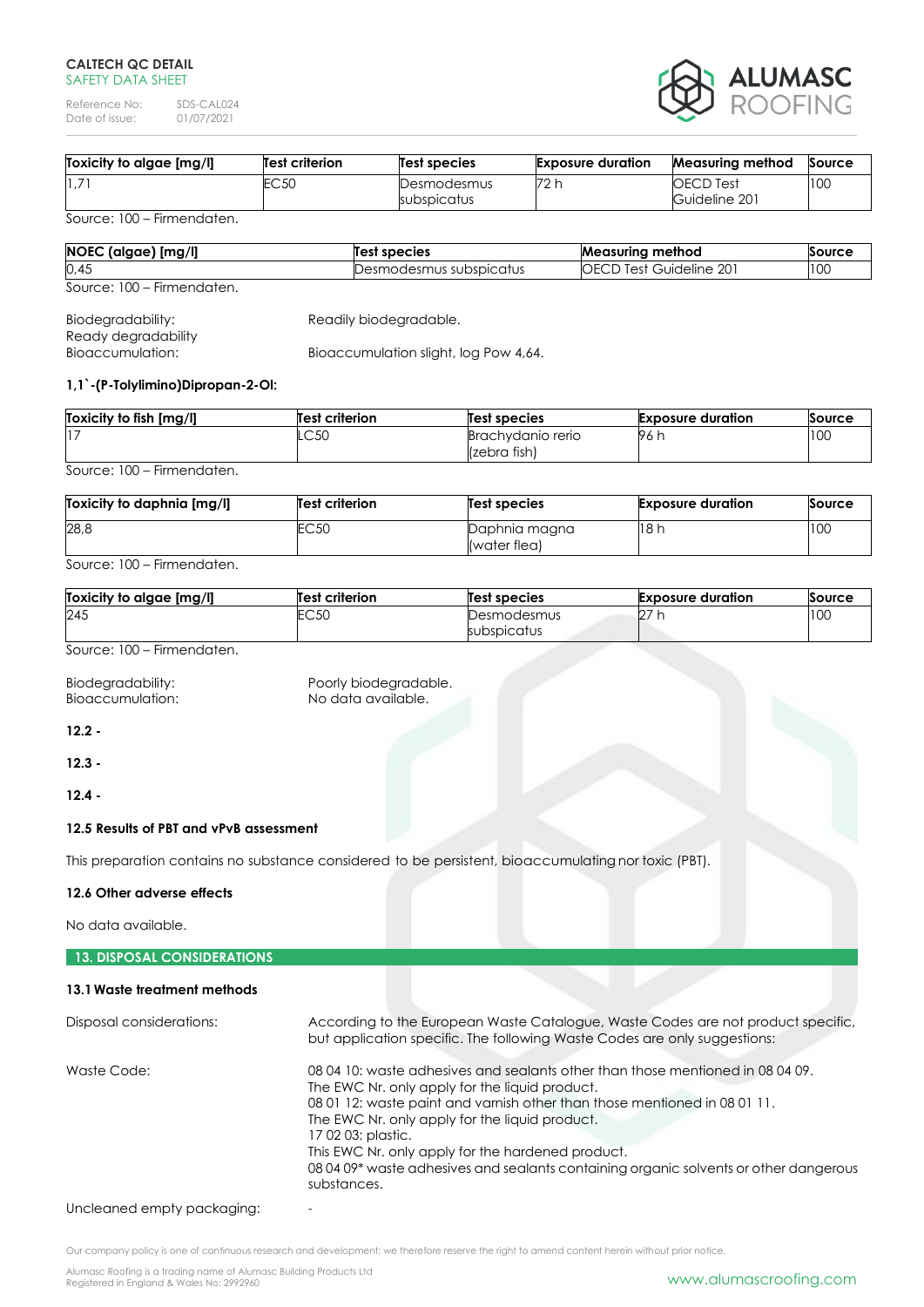

## **14. TRANSPORT INFORMATION**

|                                 | *Land transport ADR/RID                                                                                                              | *Marine transport IMDG                                                                                                          | *Air transport ICAO/IATA                                                                                            |
|---------------------------------|--------------------------------------------------------------------------------------------------------------------------------------|---------------------------------------------------------------------------------------------------------------------------------|---------------------------------------------------------------------------------------------------------------------|
| <b>14.1 UN-No</b>               | 1263                                                                                                                                 | 1263                                                                                                                            | 1263                                                                                                                |
| 14.2 Description of the goods   | <b>PAINT</b>                                                                                                                         | <b>PAINT</b>                                                                                                                    | <b>PAINT</b>                                                                                                        |
| 14.3 UN proper shipping name    |                                                                                                                                      | <b>PAINT</b>                                                                                                                    | <b>PAINT</b>                                                                                                        |
| 14.4 Transport hazard class(es) | 3                                                                                                                                    | 3                                                                                                                               | 3                                                                                                                   |
| 14.5 Packaging group            | III                                                                                                                                  | $\mathbf{III}$                                                                                                                  | $\mathbf{III}$                                                                                                      |
| Labels                          | 3                                                                                                                                    | 3                                                                                                                               | 3 - Flammable Liquid                                                                                                |
|                                 |                                                                                                                                      |                                                                                                                                 |                                                                                                                     |
|                                 |                                                                                                                                      |                                                                                                                                 |                                                                                                                     |
| Risk No.                        | 30                                                                                                                                   |                                                                                                                                 |                                                                                                                     |
| Category                        | 3                                                                                                                                    |                                                                                                                                 |                                                                                                                     |
| Factor                          |                                                                                                                                      |                                                                                                                                 |                                                                                                                     |
| <b>Classification code</b>      | F1                                                                                                                                   |                                                                                                                                 |                                                                                                                     |
| <b>SP 640</b>                   | 640E                                                                                                                                 |                                                                                                                                 |                                                                                                                     |
| <b>Tunnel restriction code</b>  | D/E                                                                                                                                  |                                                                                                                                 |                                                                                                                     |
| <b>Remarks</b>                  | (einschließlich Farbe, Lack,<br>Emaille, Beize, Schellack,<br>Firnis, Politur, flüssiger<br>Füllstoff und flüssige<br>Lackgrundlage) | (including paint, lacquer,<br>enamel, stain, shellac<br>solutions, varnish, polish,<br>liquid filler and liquid laquer<br>base) | (including paint, lacquer,<br>enamel, stain, shellac,<br>varnish, polish, liquid filler<br>and liquid lacquer base) |
| <b>EmS</b>                      |                                                                                                                                      | $F-E$ ; $S-E$                                                                                                                   |                                                                                                                     |
| Stowage category                |                                                                                                                                      | $\overline{A}$                                                                                                                  |                                                                                                                     |

#### **14.6 -**

## **14.7 Transport in bulk according to Annex II of MARPOL73/78 and the IBC Code**

Not relevant.

## **15. REGULATORY INFORMATION**

## **15.1Safety, health and environmental regulations/legislation specific for the substance or mixture**

### **Additional regulations:**

Additionally, observe any national regulations!

# **16. OTHER INFORMATION**

### **Relevant H-phrases:**

| H225:                          | Highly flammable liquid and vapour.                |
|--------------------------------|----------------------------------------------------|
| H300:                          | Fatal if swallowed.                                |
| H315:                          | Causes skin irritation.                            |
| H317:                          | May cause an allergic skin reaction.               |
| H319:                          | Causes serious eye irritation.                     |
| H335:                          | May cause respiratory irritation.                  |
| H412:                          | Harmful to aquatic life with long lasting effects. |
| Wording of the hazard classes: |                                                    |
| Flam. Lig:                     | Flammable liquid.                                  |
| Skin Irrit:                    | Skin irritation.                                   |
| Skin Sens:                     | Skin sensitization.                                |
| STOT SE:                       | Specific target organ toxicity – single exposure.  |
| Aquatic Chronic:               | Hazardous to the aquatic environment.              |
| Eye Irrit:                     | Serious eye irritation.                            |
| Acute Tox:                     | Acute toxicity.                                    |

#### **Further information:**

Full text of R-phrases referred to under Sections 2 & 3.